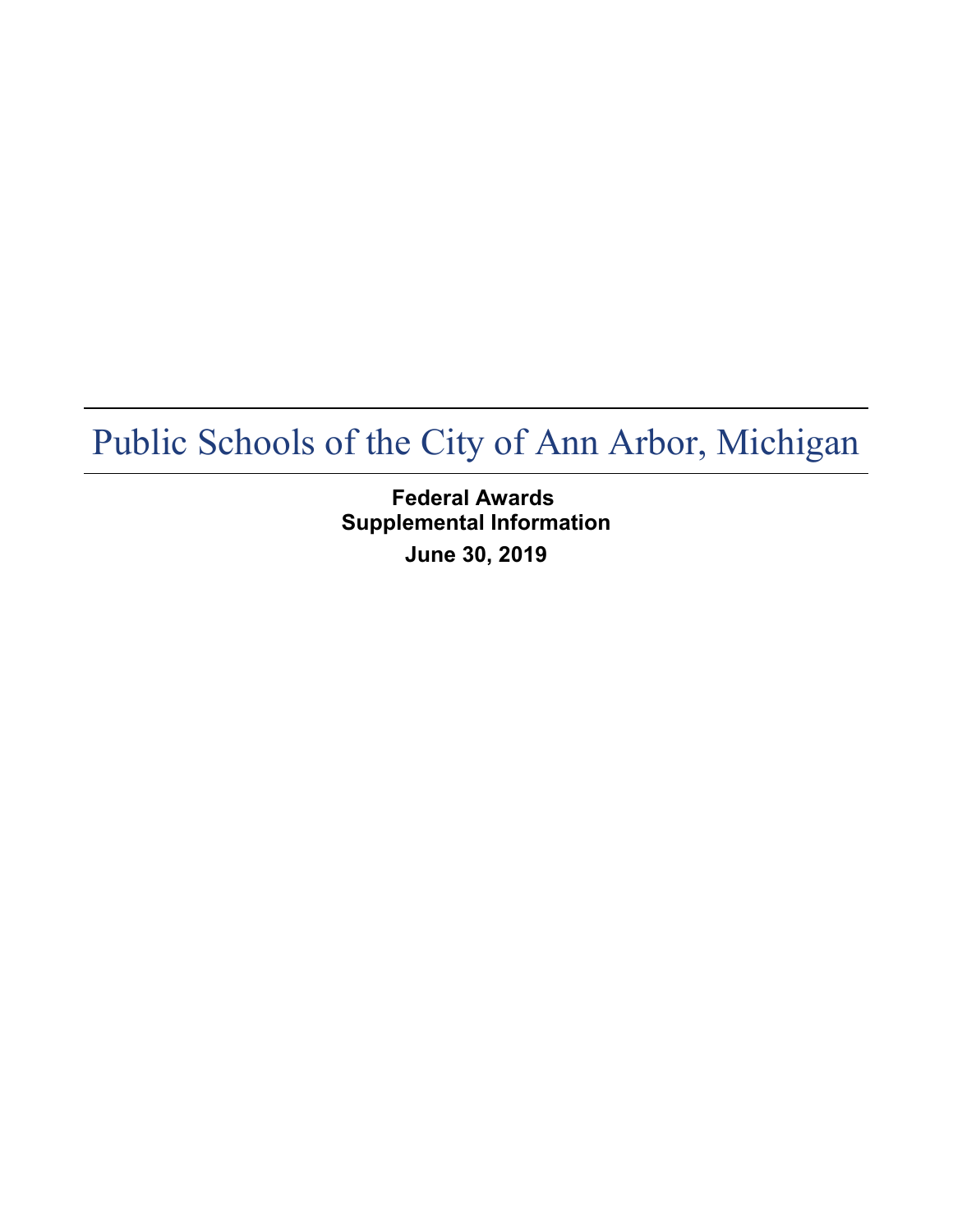# **Contents**

# **Independent Auditor's Reports**

| Report on Schedule of Expenditures of Federal Awards Required by the Uniform Guidance                                                                                                                     |         |
|-----------------------------------------------------------------------------------------------------------------------------------------------------------------------------------------------------------|---------|
| Report on Internal Control Over Financial Reporting and on Compliance and Other Matters<br>Based on an Audit of Financial Statements Performed in Accordance with Government<br><b>Auditing Standards</b> | $2 - 3$ |
| Report on Compliance for Each Major Federal Program and Report on Internal Control Over<br>Compliance Required by the Uniform Guidance                                                                    | $4 - 5$ |
| <b>Schedule of Expenditures of Federal Awards</b>                                                                                                                                                         | $6 - 8$ |
| Reconciliation of Basic Financial Statements Federal Revenue with Schedule of<br><b>Expenditures of Federal Awards</b>                                                                                    | 9       |
| <b>Notes to Schedule of Expenditures of Federal Awards</b>                                                                                                                                                | 10      |
| <b>Schedule of Findings and Questioned Costs</b>                                                                                                                                                          | 11      |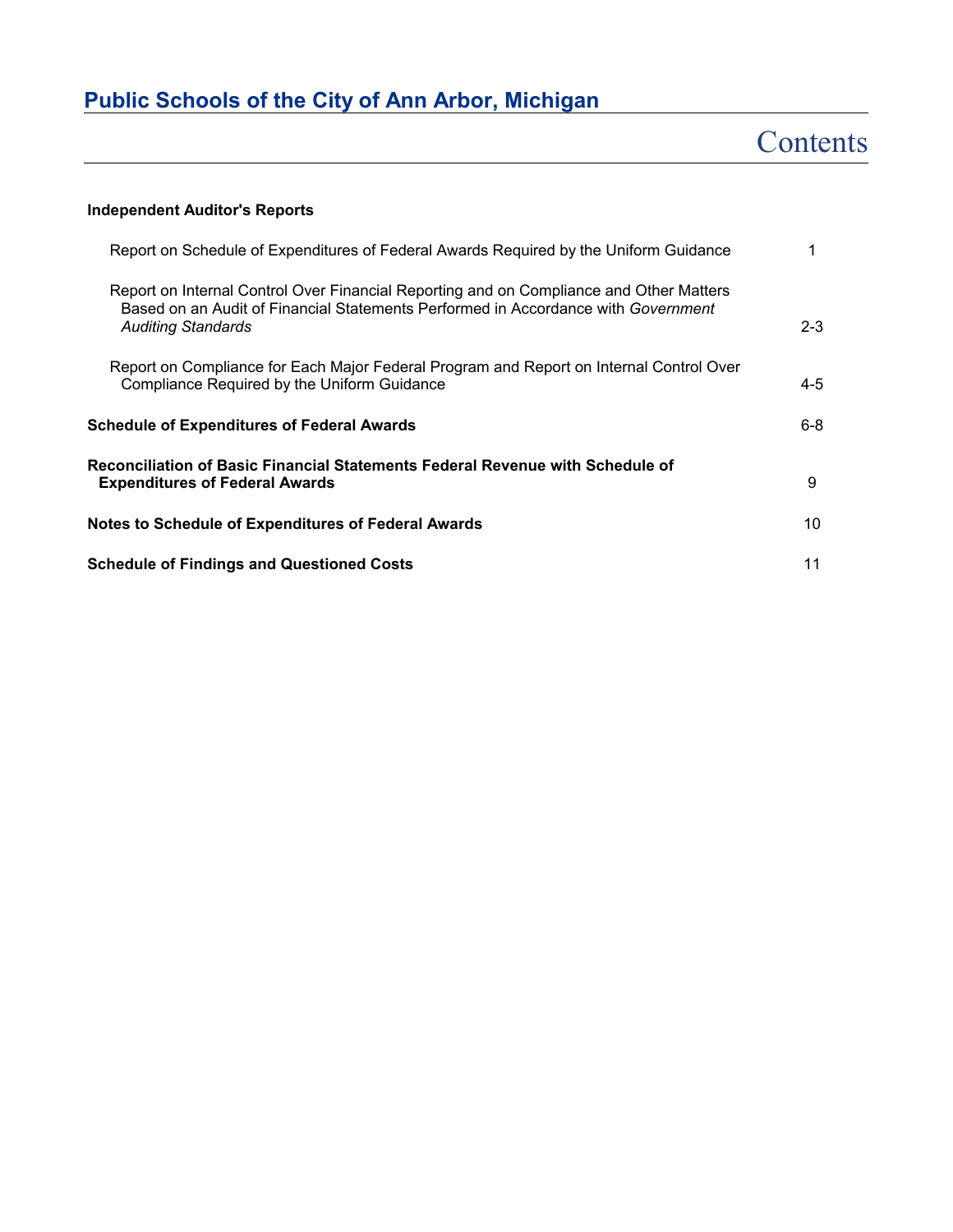

Report on Schedule of Expenditures of Federal Awards Required by the Uniform Guidance

### **Independent Auditor's Report**

To the Board of Education Public Schools of the City of Ann Arbor, Michigan

We have audited the financial statements of the governmental activities, each major fund, and the aggregate remaining fund information of Public Schools of the City of Ann Arbor, Michigan (the "School District") as of and for the year ended June 30, 2019, and the related notes to the financial statements, which collectively comprise the School District's basic financial statements. We issued our report thereon dated October 22, 2019, which contained an unmodified opinion on the financial statements. Our audit was conducted for the purpose of forming opinions on the financial statements that collectively comprise the basic financial statements. We have not performed any procedures with respect to the audited financial statements subsequent to October 22, 2019.

The accompanying schedule of expenditures of federal awards and the reconciliation of basic financial statements federal revenue with schedule of expenditures of federal awards are presented for the purpose of additional analysis, as required by the Uniform Guidance, and are not a required part of the basic financial statements. Such information is the responsibility of management and was derived from and relates directly to the underlying accounting and other records used to prepare the financial statements. The information has been subjected to the auditing procedures applied in the audit of the financial statements and certain additional procedures, including comparing and reconciling such information directly to the underlying accounting and other records used to prepare the financial statements or to the financial statements themselves, and other additional procedures in accordance with auditing standards generally accepted in the United States of America. In our opinion, the information is fairly stated in all material respects in relation to the financial statements as a whole.

Plante & Moran, PLLC

October 22, 2019

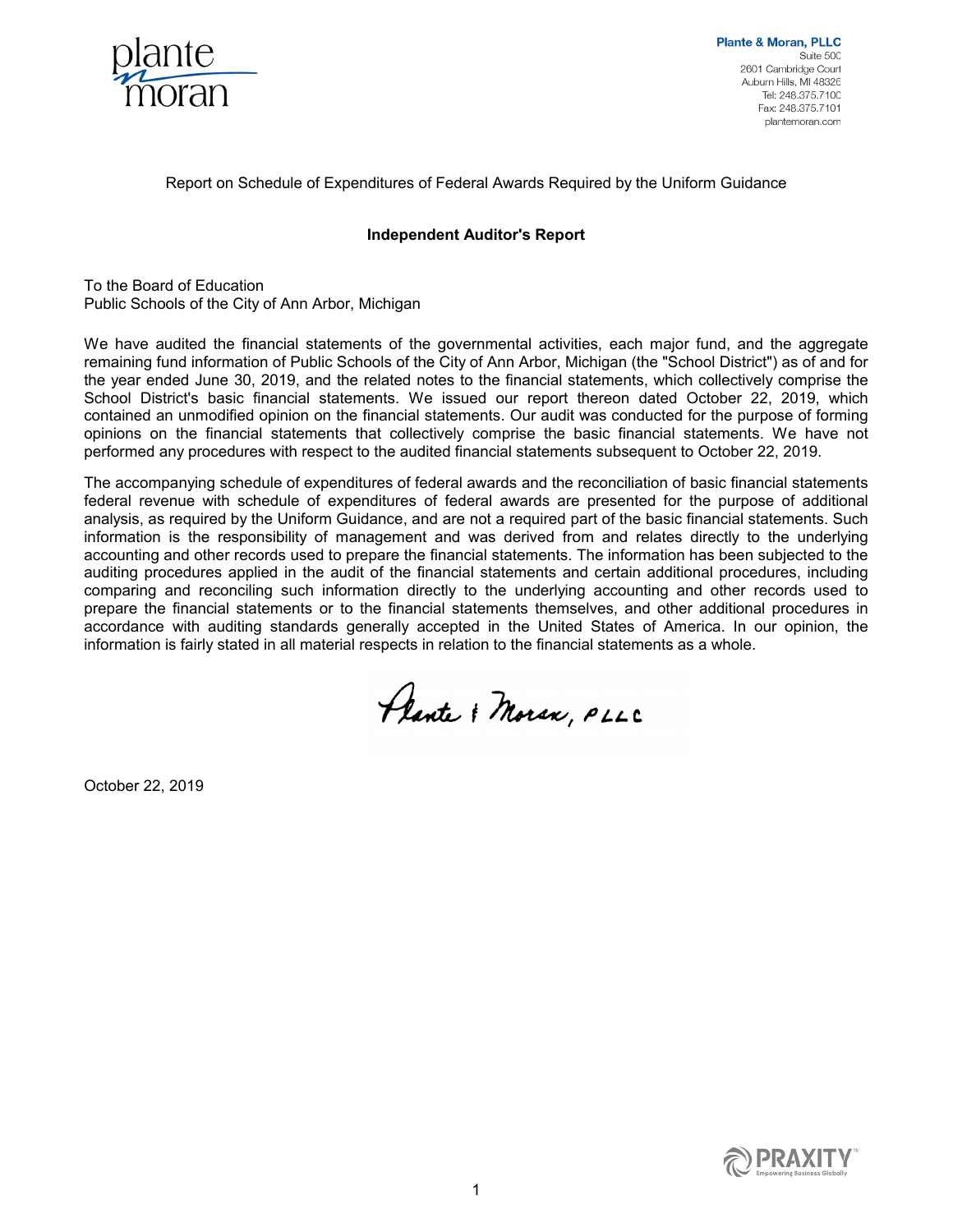

**Plante & Moran, PLLC** Suite 500 2601 Cambridge Court Auburn Hills, MI 48326 Tel: 248.375.7100 Fax: 248.375.7101 plantemoran.com

## Report on Internal Control Over Financial Reporting and on Compliance and Other Matters Based on an Audit of Financial Statements Performed in Accordance with *Government Auditing Standards*

## **Independent Auditor's Report**

To Management and the Board of Education Public Schools of the City of Ann Arbor, Michigan

We have audited, in accordance with auditing standards generally accepted in the United States of America and the standards applicable to financial audits contained in *Government Auditing Standards* issued by the Comptroller General of the United States, the financial statements of the governmental activities, each major fund, and the aggregate remaining fund information of Public Schools of the City of Ann Arbor, Michigan (the "School District") as of and for the year ended June 30, 2019 and the related notes to the financial statements, which collectively comprise the School District's basic financial statements, and have issued our report thereon dated October 22, 2019.

## **Internal Control Over Financial Reporting**

In planning and performing our audit of the financial statements, we considered the School District's internal control over financial reporting (internal control) to determine the audit procedures that are appropriate in the circumstances for the purpose of expressing our opinions on the financial statements, but not for the purpose of expressing an opinion on the effectiveness of the School District's internal control. Accordingly, we do not express an opinion on the effectiveness of the School District's internal control.

A deficiency in internal control exists when the design or operation of a control does not allow management or employees, in the normal course of performing their assigned functions, to prevent, or detect and correct, misstatements on a timely basis. A material weakness is a deficiency, or a combination of deficiencies, in internal control such that there is a reasonable possibility that a material misstatement of the School District's financial statements will not be prevented, or detected and corrected, on a timely basis. A significant deficiency is a deficiency, or a combination of deficiencies, in internal control that is less severe than a material weakness yet important enough to merit attention by those charged with governance.

Our consideration of internal control was for the limited purpose described in the first paragraph of this section and was not designed to identify all deficiencies in internal control that might be material weaknesses or significant deficiencies. Given these limitations, during our audit we did not identify any deficiencies in internal control that we consider to be material weaknesses. However, material weaknesses may exist that have not been identified.

## **Compliance and Other Matters**

As part of obtaining reasonable assurance about whether the School District's financial statements are free from material misstatement, we performed tests of its compliance with certain provisions of laws, regulations, contracts, and grant agreements, noncompliance with which could have a direct and material effect on the determination of financial statement amounts. However, providing an opinion on compliance with those provisions was not an objective of our audit, and, accordingly, we do not express such an opinion. The results of our tests disclosed no instances of noncompliance or other matters that are required to be reported under *Government Auditing Standards.* 

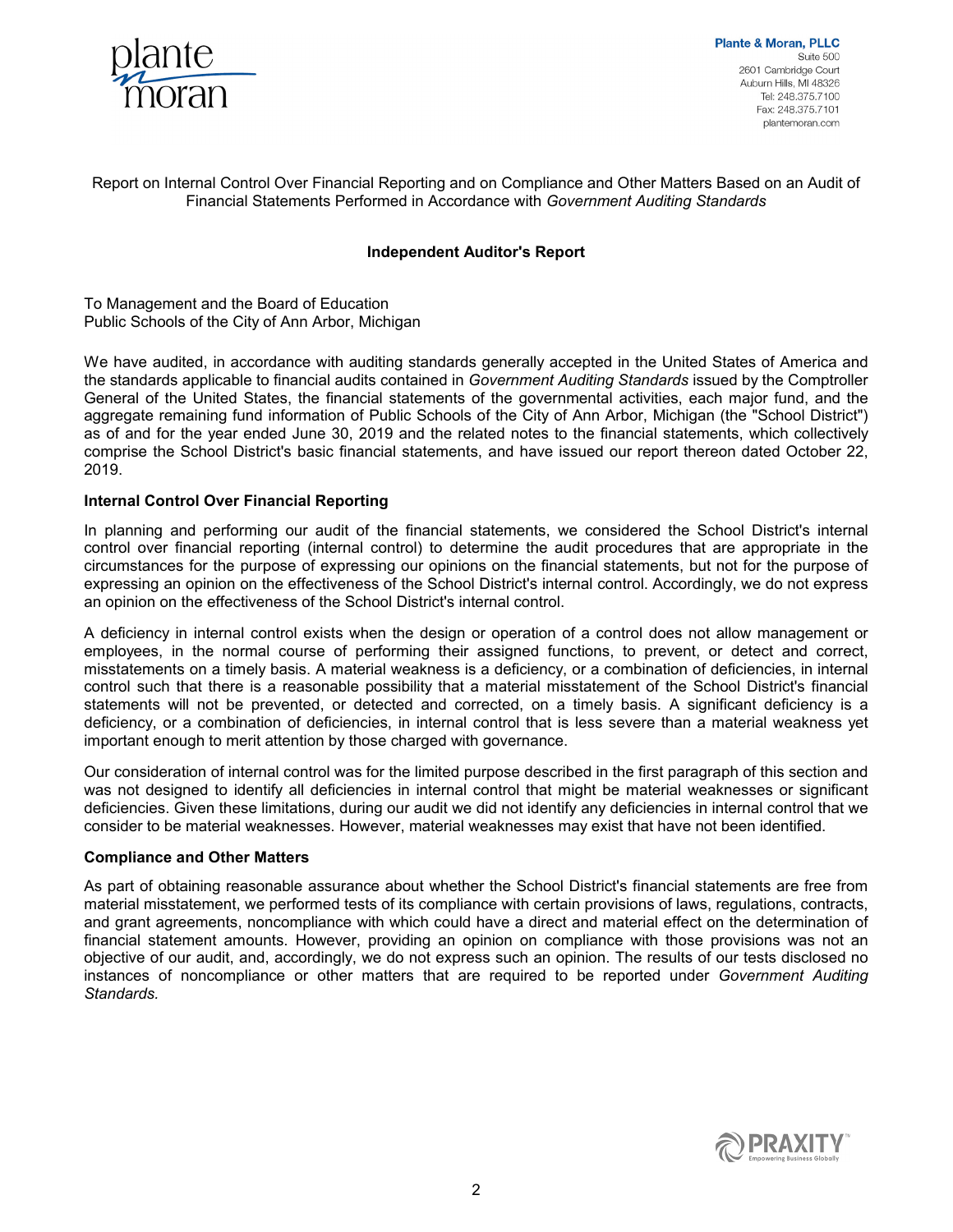To Management and the Board of Education Public Schools of the City of Ann Arbor, Michigan

## **Purpose of This Report**

The purpose of this report is solely to describe the scope of our testing of internal control and compliance and the results of that testing, and not to provide an opinion on the effectiveness of the entity's internal control or on compliance. This report is an integral part of an audit performed in accordance with *Government Auditing Standards* in considering the School District's internal control and compliance. Accordingly, this communication is not suitable for any other purpose.

Plante & Moran, PLLC

October 22, 2019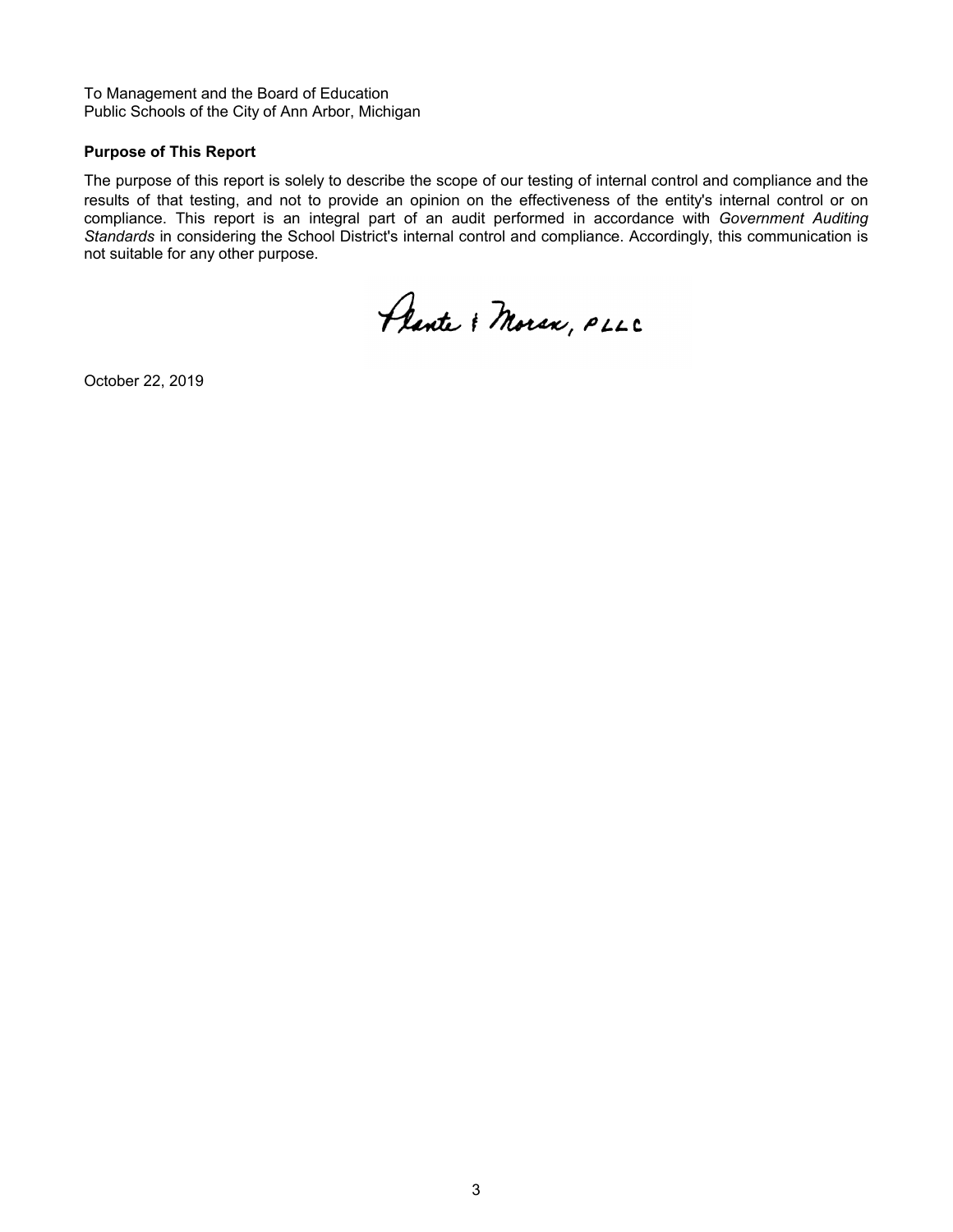

**Plante & Moran, PLLC** Suite 500 2601 Cambridge Court Auburn Hills, MI 48326 Tel: 248.375.7100 Fax: 248.375.7101 plantemoran.com

## Report on Compliance for Each Major Federal Program and Report on Internal Control Over Compliance Required by the Uniform Guidance

## **Independent Auditor's Report**

To the Board of Education Public Schools of the City of Ann Arbor, Michigan

## **Report on Compliance for Each Major Federal Program**

We have audited Public Schools of the City of Ann Arbor, Michigan's (the "School District") compliance with the types of compliance requirements described in the U.S. Office of Management and Budget (OMB) Compliance Supplement that could have a direct and material effect on each of the School District's major federal programs for the year ended June 30, 2019. The School District's major federal programs are identified in the summary of auditor's results section of the accompanying schedule of findings and questioned costs.

## *Management's Responsibility*

Management is responsible for compliance with federal statutes, regulations, and the terms and conditions of its federal awards applicable to its federal programs.

## *Auditor's Responsibility*

Our responsibility is to express an opinion on compliance for each of the School District's major federal programs based on our audit of the types of compliance requirements referred to above.

We conducted our audit of compliance in accordance with auditing standards generally accepted in the United States of America; the standards applicable to financial audits contained in *Government Auditing Standards*, issued by the Comptroller General of the United States; and the audit requirements of Title 2 U.S. Code of Federal Regulations Part 200, *Uniform Administrative Requirements, Cost Principles, and Audit Requirements for Federal Awards* (the "Uniform Guidance")*.* Those standards and the Uniform Guidance require that we plan and perform the audit to obtain reasonable assurance about whether noncompliance with the types of compliance requirements referred to above that could have a direct and material effect on a major federal program occurred. An audit includes examining, on a test basis, evidence about the School District's compliance with those requirements and performing such other procedures as we considered necessary in the circumstances.

We believe that our audit provides a reasonable basis for our opinion on compliance for each major federal program. However, our audit does not provide a legal determination of the School District's compliance.

## *Opinion on Each Major Federal Program*

In our opinion, the School District complied, in all material respects, with the types of compliance requirements referred to above that could have a direct and material effect on each of the major federal programs for the year ended June 30, 2019.

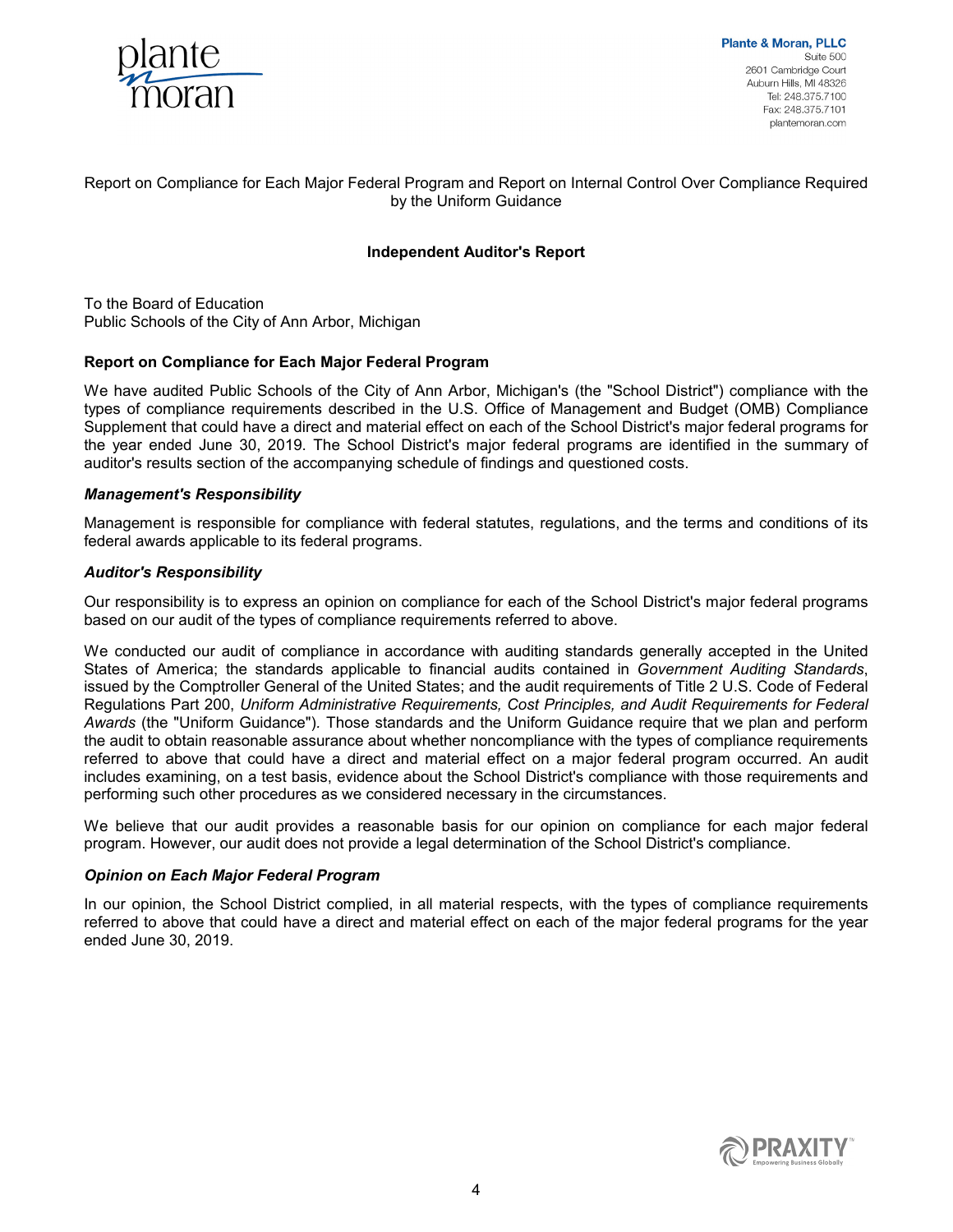To the Board of Education Public Schools of the City of Ann Arbor, Michigan

## **Report on Internal Control Over Compliance**

Management of the School District is responsible for establishing and maintaining effective internal control over compliance with the types of compliance requirements referred to above. In planning and performing our audit of compliance, we considered the School District's internal control over compliance with the types of requirements that could have a direct and material effect on each major federal program to determine the auditing procedures that are appropriate in the circumstances for the purpose of expressing an opinion on compliance for each major federal program and to test and report on internal control over compliance in accordance with the Uniform Guidance, but not for the purpose of expressing an opinion on the effectiveness of internal control over compliance. Accordingly, we do not express an opinion on the effectiveness of the School District's internal control over compliance.

A deficiency in internal control over compliance exists when the design or operation of a control over compliance does not allow management or employees, in the normal course of performing their assigned functions, to prevent, or detect and correct, noncompliance with a type of compliance requirement of a federal program on a timely basis. A material weakness in internal control over compliance is a deficiency, or a combination of deficiencies, in internal control over compliance such that there is a reasonable possibility that material noncompliance with a type of compliance requirement of a federal program will not be prevented, or detected and corrected, on a timely basis. A significant deficiency in internal control over compliance is a deficiency, or a combination of deficiencies, in internal control over compliance with a type of compliance requirement of a federal program that is less severe than a material weakness in internal control over compliance, yet important enough to merit attention by those charged with governance.

Our consideration of internal control over compliance was for the limited purpose described in the first paragraph of this section and was not designed to identify all deficiencies in internal control over compliance that might be material weaknesses or significant deficiencies. We did not identify any deficiencies in internal control over compliance that we consider to be material weaknesses. However, material weaknesses may exist that have not been identified.

The purpose of this report on internal control over compliance is solely to describe the scope of our testing of internal control over compliance and the results of that testing based on the requirements of the Uniform Guidance. Accordingly, this report is not suitable for any other purpose.

Plante & Moran, PLLC

October 22, 2019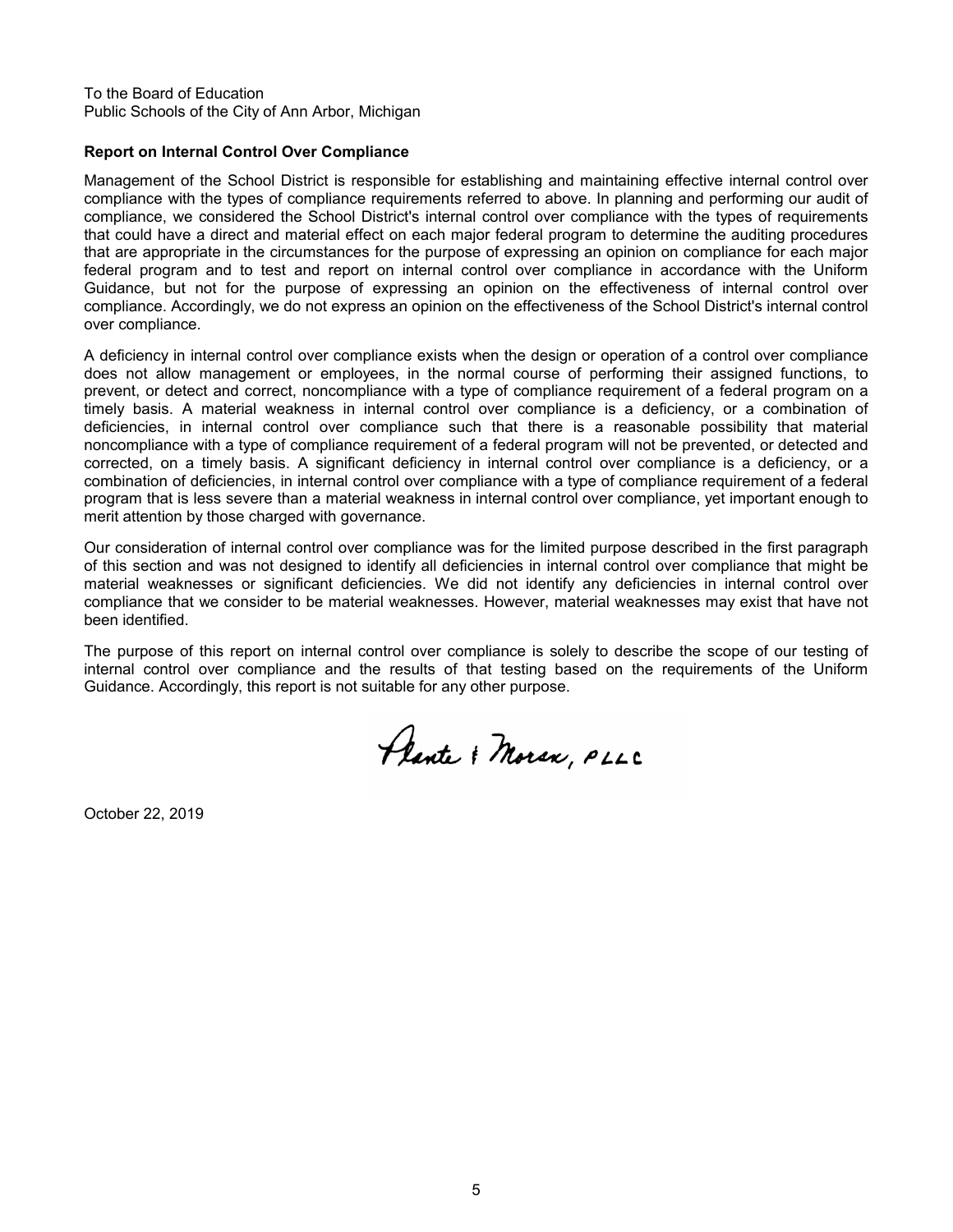# Schedule of Expenditures of Federal Awards

### **Year Ended June 30, 2019**

| Federal Agency/Pass-through Agency/Program Title                                                                                                                                                            | Pass-through Entity<br><b>Identifying Number</b> | CFDA Number      |     | Award<br>Amount                     | (Memo Only)<br>Prior Year<br>Expenditures          | Accrued<br>Revenue at<br>July 1, 2018 | Adjustments<br>and<br>Transfers |    | Federal Funds/<br>Payments<br>In-kind<br>Received | Federal<br>Expenditures           | Accrued<br>Revenue at<br>June 30, 2019 | <b>Current Year</b><br>Cash Transferred<br>to Subrecipients |
|-------------------------------------------------------------------------------------------------------------------------------------------------------------------------------------------------------------|--------------------------------------------------|------------------|-----|-------------------------------------|----------------------------------------------------|---------------------------------------|---------------------------------|----|---------------------------------------------------|-----------------------------------|----------------------------------------|-------------------------------------------------------------|
| Clusters:<br>Child Nutrition Cluster - U.S. Department of Agriculture<br>Passed through the Michigan Department of Education<br>Noncash Assistance (Commodities) - Distribution - Entitlemen                | N/A                                              | 10.555           | \$. | 242,150 \$                          | ÷.                                                 | $^{\circ}$                            | -S<br>÷.                        | -S | 242,150 \$                                        | 242,150 \$                        | $-5$                                   |                                                             |
| Cash Assistance:<br>National School Lunch Program 2017-2018<br>National School Lunch Program 2018-2019<br>National School Lunch Program subtotal                                                            | 181960<br>191960                                 | 10.555<br>10.555 |     | 1.688.313<br>1,476,577<br>3,407,040 | 1,501,651<br>$\overline{\phantom{a}}$<br>1,501,651 | 84,069<br>84,069                      | $\overline{\phantom{a}}$        |    | 270.731<br>1,395,635<br>1,908,516                 | 186.662<br>1,476,577<br>1,905,389 | 80,942<br>80,942                       |                                                             |
| National School Breakfast Program 2017-2018<br>National School Breakfast Program 2018-2019                                                                                                                  | 181970<br>191970                                 | 10.553<br>10.553 |     | 498,470<br>409,287                  | 448,584<br>$\sim$                                  | 27,464                                |                                 |    | 77,350<br>384,177                                 | 49,886<br>409,287                 | $\overline{\phantom{a}}$<br>25,110     |                                                             |
| National School Breakfast Program subtotal                                                                                                                                                                  |                                                  |                  |     | 907,757                             | 448,584                                            | 27,464                                |                                 |    | 461,527                                           | 459,173                           | 25,110                                 |                                                             |
| <b>Total Child Nutrition Cluster</b>                                                                                                                                                                        |                                                  |                  |     | 4,314,797                           | 1,950,235                                          | 111,533                               |                                 |    | 2,370,043                                         | 2,364,562                         | 106,052                                |                                                             |
| Highway Planning and Construction Cluster - Michigan Department<br>of Transportation - Passed through Michigan Fitness Foundation:<br>Highway Planning and Construction:<br>2018-2019 Safe Routes to School | 2017071/2017087                                  | 20.205           |     | 25,985                              |                                                    |                                       |                                 |    |                                                   | 8,165                             | 8,165                                  |                                                             |
| Total Highway Planning and Construction Cluster                                                                                                                                                             |                                                  | 20.205           |     | 25,985                              |                                                    |                                       |                                 |    |                                                   | 8.165                             | 8.165                                  |                                                             |
| Special Education Cluster - U.S. Department of Education:<br>Passed through Washtenaw County ISD - IDEA:<br>Special Education - Grants to states (IDEA, Part B):<br>IDEA, Part B:<br>2017 Flowthrough       | 170450                                           | 84.027           |     | 3,195,300                           | 3,195,300                                          | 225.679                               |                                 |    | 225,679                                           |                                   |                                        |                                                             |
| 2018 Flowthrough                                                                                                                                                                                            | 180450                                           | 84.027           |     | 3.250.406                           | 3,250,406                                          | 2,476,394                             | $\sim$                          |    | 2,476,394                                         |                                   |                                        |                                                             |
| 2019 Flowthrough<br>Total Special Education - Grants to States (IDEA, Part B)<br>Special Education - Preschool Grants (IDEA Preschool):                                                                     | 190450                                           | 84.027           |     | 3,569,429<br>10,015,135             | $\overline{\phantom{a}}$<br>6,445,706              | 2,702,073                             | $\overline{\phantom{a}}$        |    | 3,024,763<br>5,726,836                            | 3,569,429<br>3,569,429            | 544.666<br>544,666                     |                                                             |
| <b>IDEA Preschool:</b><br>2018 Preschool Incentive<br>2019 Preschool Incentive<br>Total Special Education - Preschool Grants (IDEA Preschool                                                                | 180460<br>190460                                 | 84.173<br>84.173 |     | 107,976<br>115,612<br>223,588       | 107,976<br>107,976                                 | 49,096<br>49.096                      | $\overline{\phantom{a}}$        |    | 49,096<br>88,313<br>137,409                       | 115,612<br>115,612                | 27,299<br>27,299                       |                                                             |
| <b>Total Special Education Cluster</b>                                                                                                                                                                      |                                                  |                  |     | 10.238.723                          | 6.553.682                                          | 2.751.169                             |                                 |    | 5.864.245                                         | 3.685.041                         | 571.965                                |                                                             |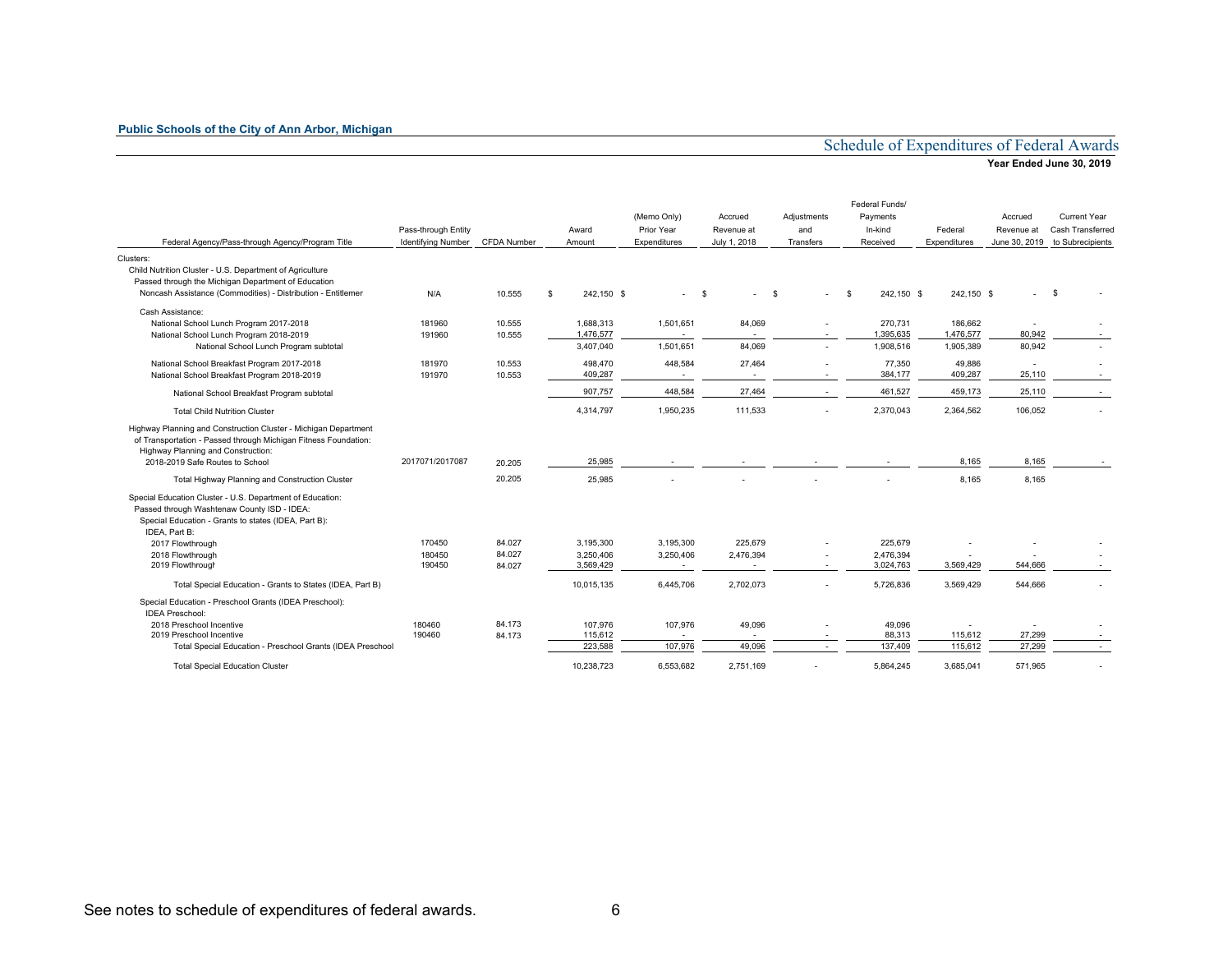## Schedule of Expenditures of Federal Awards (Continued)

## **Year Ended June 30, 2019**

| Federal Agency/Pass-through Agency/Program Title                                                                                                                    | Pass-through Entity<br><b>Identifying Number</b> | <b>CFDA Number</b> | Award<br>Amount               | (Memo Only)<br>Prior Year<br>Expenditures | Accrued<br>Revenue at<br>July 1, 2018      | Adjustments<br>and<br>Transfers    | regeral rungs<br>Payments<br>In-kind<br>Received | Federal<br>Expenditures   | Accrued<br>Revenue at<br>June 30, 2019 | <b>Current Year</b><br>Cash Transferred<br>to Subrecipients |
|---------------------------------------------------------------------------------------------------------------------------------------------------------------------|--------------------------------------------------|--------------------|-------------------------------|-------------------------------------------|--------------------------------------------|------------------------------------|--------------------------------------------------|---------------------------|----------------------------------------|-------------------------------------------------------------|
| Other federeal awards                                                                                                                                               |                                                  |                    |                               |                                           |                                            |                                    |                                                  |                           |                                        |                                                             |
| U.S. Department of Education:<br>Passed through the Michigan Department of Education:<br>Adult Education English - 2017-2018<br>Adult Education English - 2018-2019 | 181130<br>191130                                 | 84.002<br>84.002   | 174,912<br>174,912            | 174,912<br>$\sim$                         | 296<br>$\overline{\phantom{a}}$            |                                    | 296<br>149,739                                   | 151,254                   | 1,515                                  |                                                             |
| <b>Total Adult Education</b>                                                                                                                                        |                                                  |                    | 349,824                       | 174,912                                   | 296                                        | $\overline{\phantom{a}}$           | 150,035                                          | 151,254                   | 1,515                                  | $\sim$                                                      |
| Title I. Part A:<br>Title I, District Program - 2017-2018<br>Title I, District Program - 2018-2019                                                                  | 181530<br>191530                                 | 84.010<br>84.010   | 2,165,844<br>1,893,033        | 1,676,039<br>$\sim$                       | 232,842<br>$\sim$                          | $\sim$<br>$\sim$                   | 356,483<br>1,267,877                             | 123,641<br>1,696,177      | $\overline{\phantom{a}}$<br>428,300    |                                                             |
| Total Title I. Part A                                                                                                                                               |                                                  |                    | 4,058,877                     | 1,676,039                                 | 232,842                                    | $\overline{\phantom{a}}$           | 1,624,360                                        | 1,819,818                 | 428,300                                |                                                             |
| Title III, Limited English Proficient Grant:<br>2017-2018 Program<br>2018-2019 Program                                                                              | 180570<br>190580                                 | 84.365<br>84.365   | 244,228<br>297,617            | 52,133<br>$\sim$                          | 23,729<br>$\sim$                           | $\overline{\phantom{a}}$<br>$\sim$ | 59,632<br>139,430                                | 35,903<br>140,215         | 785                                    |                                                             |
| Total Title III, Limited English                                                                                                                                    |                                                  |                    | 541,845                       | 52,133                                    | 23,729                                     | $\overline{\phantom{a}}$           | 199,062                                          | 176,118                   | 785                                    | $\sim$                                                      |
| Title III, Immigrant Students:<br>2017-2018 Program<br>2018-2019 Program                                                                                            | 180570<br>190580                                 | 84.365<br>84.365   | 127,951<br>169,395<br>297,346 | 49,313<br>$\sim$<br>49,313                | 4,718<br>$\overline{\phantom{a}}$<br>4.718 | $\sim$<br>$\overline{\phantom{a}}$ | 9.371<br>22,911<br>32,282                        | 4.653<br>31,276<br>35.929 | 8,365<br>8,365                         | $\sim$                                                      |
| Total Title III, Immigrant Students                                                                                                                                 |                                                  |                    |                               |                                           |                                            |                                    |                                                  |                           |                                        |                                                             |
| Title II, Part A, Teacher/Principal Training and Recruiting:<br>2017-2018 Program<br>2018-2019 Program                                                              | 180520<br>190520                                 | 84.367<br>84.367   | 994,329<br>1,048,838          | 275,413<br>$\sim$                         | 77,591                                     | $\overline{\phantom{a}}$           | 187,527<br>225,617                               | 109,936<br>295,627        | 70,010                                 |                                                             |
| Total Title II, Part A                                                                                                                                              |                                                  |                    | 2,043,167                     | 275,413                                   | 77.591                                     | $\overline{\phantom{a}}$           | 413,144                                          | 405,563                   | 70,010                                 |                                                             |
| Title IV, Part A, Student Support/Academic Enrichment:<br>2018-2019 Program                                                                                         | 190750                                           | 84.424             | 146,351                       |                                           |                                            |                                    | 23,779                                           | 43,265                    | 19,486                                 |                                                             |
| Total noncluster programs passed through the<br>Michigan Department of Education                                                                                    |                                                  |                    | 7,437,410                     | 2,227,810                                 | 339,176                                    |                                    | 2,442,662                                        | 2,631,947                 | 528,461                                |                                                             |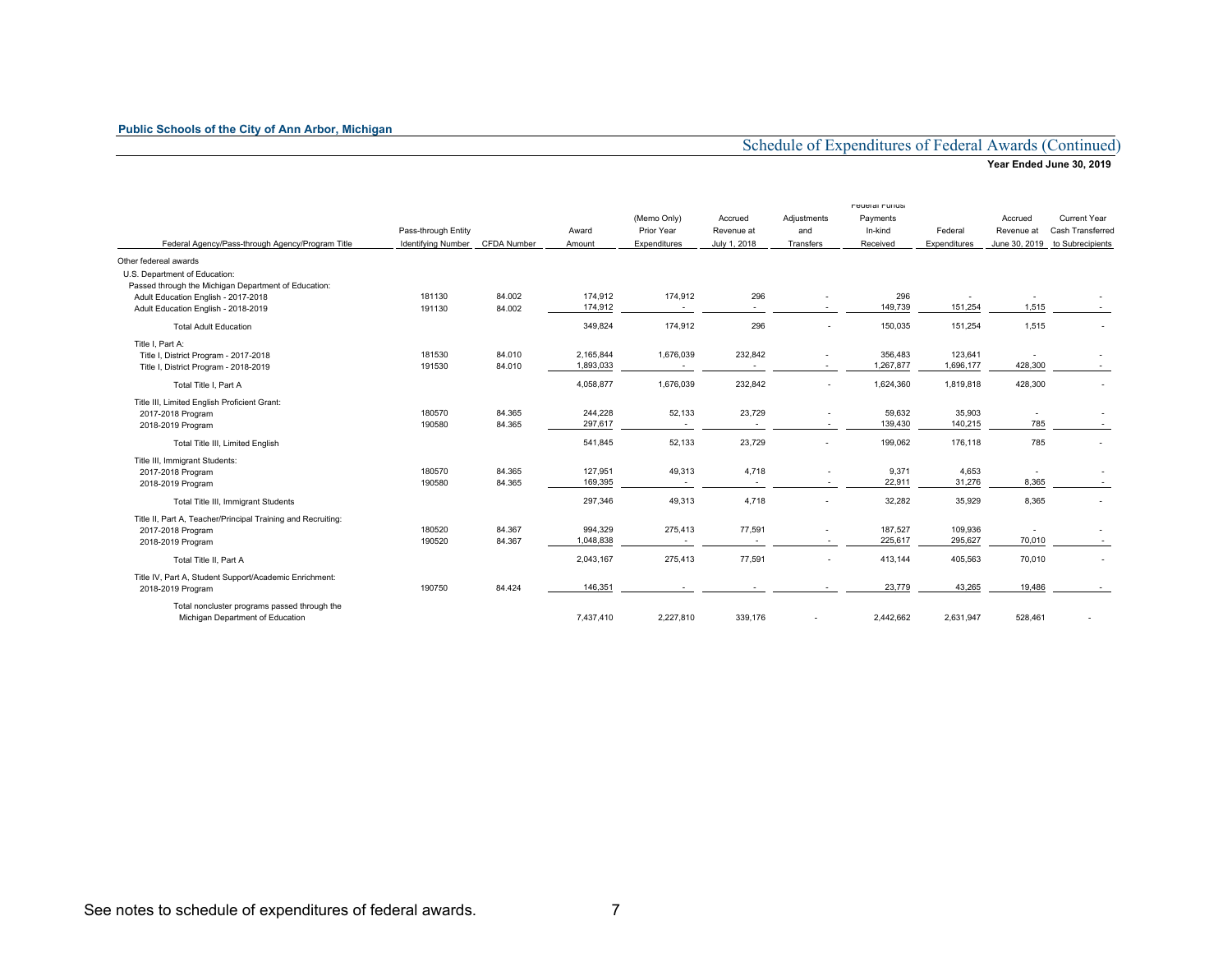# Schedule of Expenditures of Federal Awards (Continued) **Year Ended June 30, 2019**

| Federal Agency/Pass-through Agency/Program Title                                                                                                                            | Pass-through Entity<br><b>Identifying Number</b> | <b>CFDA Number</b> | Award<br>Amount | (Memo Only)<br>Prior Year<br>Expenditures | Accrued<br>Revenue at<br>July 1, 2018 | Adjustments<br>and<br>Transfers | regeral rungs<br>Payments<br>In-kind<br>Received | Federal<br>Expenditures  | Accrued<br>Revenue at<br>June 30, 2019 | <b>Current Year</b><br>Cash Transferred<br>to Subrecipients |
|-----------------------------------------------------------------------------------------------------------------------------------------------------------------------------|--------------------------------------------------|--------------------|-----------------|-------------------------------------------|---------------------------------------|---------------------------------|--------------------------------------------------|--------------------------|----------------------------------------|-------------------------------------------------------------|
| Other federal awards (Continued)                                                                                                                                            |                                                  |                    |                 |                                           |                                       |                                 |                                                  |                          |                                        |                                                             |
| Headstart - U.S. Department of Health and Human<br>Services - Passed through Washtenaw County - Head Start:                                                                 |                                                  |                    |                 |                                           |                                       |                                 |                                                  |                          |                                        |                                                             |
| Head Start Grant - 2017-2018                                                                                                                                                | 05CH8329                                         | 93,600             | 952,972         | 1,292,972                                 | 786,612                               | $\overline{\phantom{a}}$        | 786,612                                          | $\overline{\phantom{a}}$ |                                        | $\sim$                                                      |
| Head Start Grant - 2018-2019                                                                                                                                                | 05CH8329                                         | 93.600             | 905,929         |                                           | $\overline{\phantom{a}}$              |                                 | 668,303                                          | 905,929                  | 237,626                                |                                                             |
| <b>Total Head Start Grants</b>                                                                                                                                              |                                                  |                    | 1,858,901       | 1,292,972                                 | 786,612                               | $\overline{\phantom{a}}$        | 1,454,915                                        | 905,929                  | 237,626                                | $\sim$                                                      |
| Passed through the Michigan Department of Career Development -<br>Passed through the Washtenaw County ISD - Vocational Education -<br>Basic Grants to States - Perkins III: |                                                  |                    |                 |                                           |                                       |                                 |                                                  |                          |                                        |                                                             |
| 2017-2018 Perkins III Program                                                                                                                                               | 183520/181223                                    | 84.048             | 140,050         | 140,050                                   | 80,027                                |                                 | 80,027                                           |                          |                                        |                                                             |
| 2018-2019 Perkins III Program                                                                                                                                               | 193520/191223                                    | 84.048             | 170,050         |                                           |                                       |                                 | 133,883                                          | 170,050                  | 36,167                                 |                                                             |
| <b>Total Perkins III</b>                                                                                                                                                    |                                                  |                    | 310,100         | 140,050                                   | 80,027                                |                                 | 213,910                                          | 170,050                  | 36,167                                 |                                                             |
| <b>Total Federal Awards</b>                                                                                                                                                 |                                                  |                    | 24, 185, 916 \$ | 12, 164, 749 \$                           | 4,068,517 \$                          | $\overline{\phantom{a}}$        | 12,345,775                                       | 9,765,694                | 1,488,436 \$<br>- 36                   |                                                             |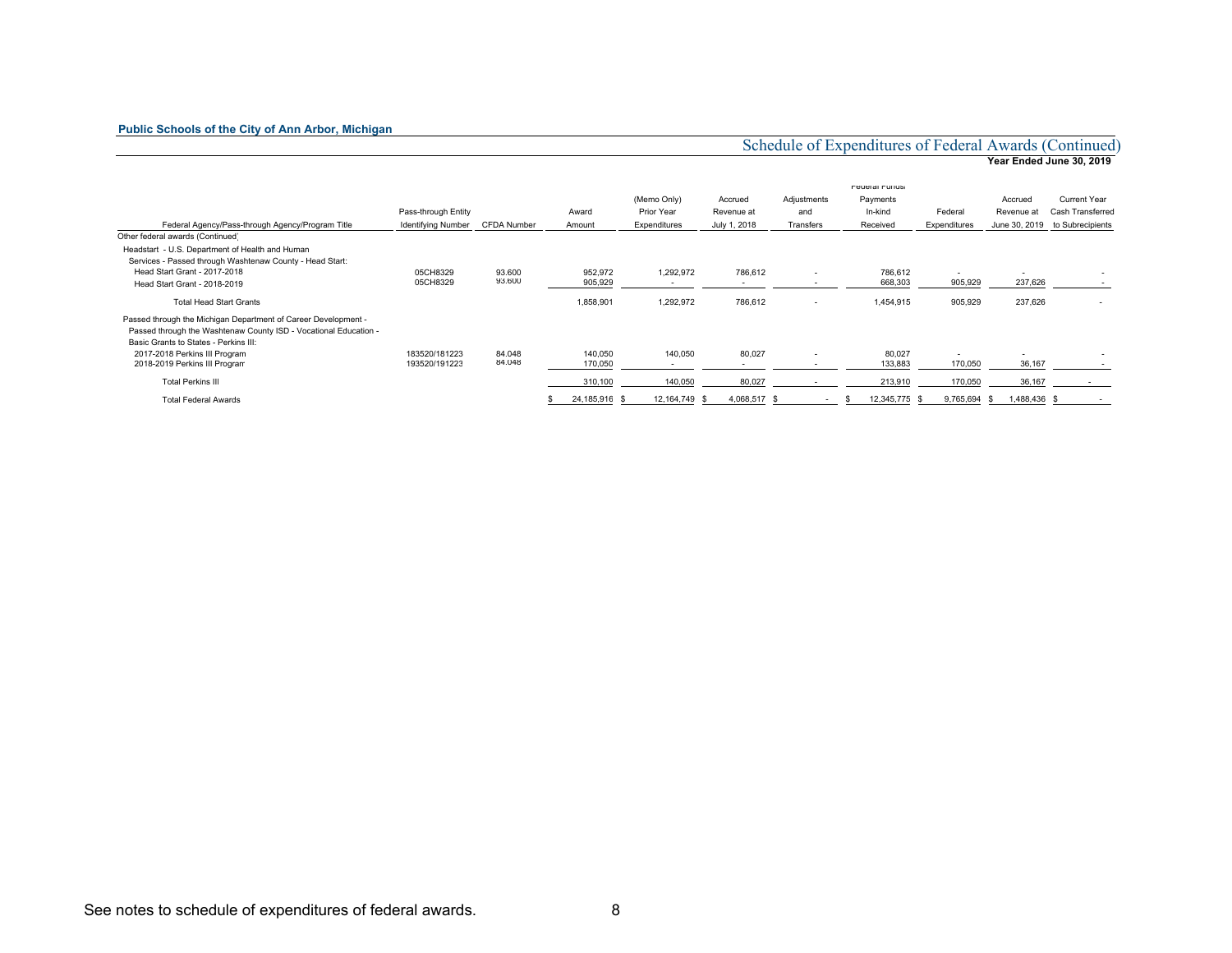# Reconciliation of Basic Financial Statements Federal Revenue with Schedule of Expenditures of Federal Awards

# **Year Ended June 30, 2019**

| Deferred revenue not reported for year ended June 30, 2019<br>Federal expenditures per the schedule of expenditures of federal awards                 |      | 534,533<br>9,765,694  |
|-------------------------------------------------------------------------------------------------------------------------------------------------------|------|-----------------------|
| Revenue from federal sources - As reported on financial statements (includes all funds)<br>Deferred revenue not reported for year ended June 30, 2018 | - \$ | 9.273.169<br>(42,008) |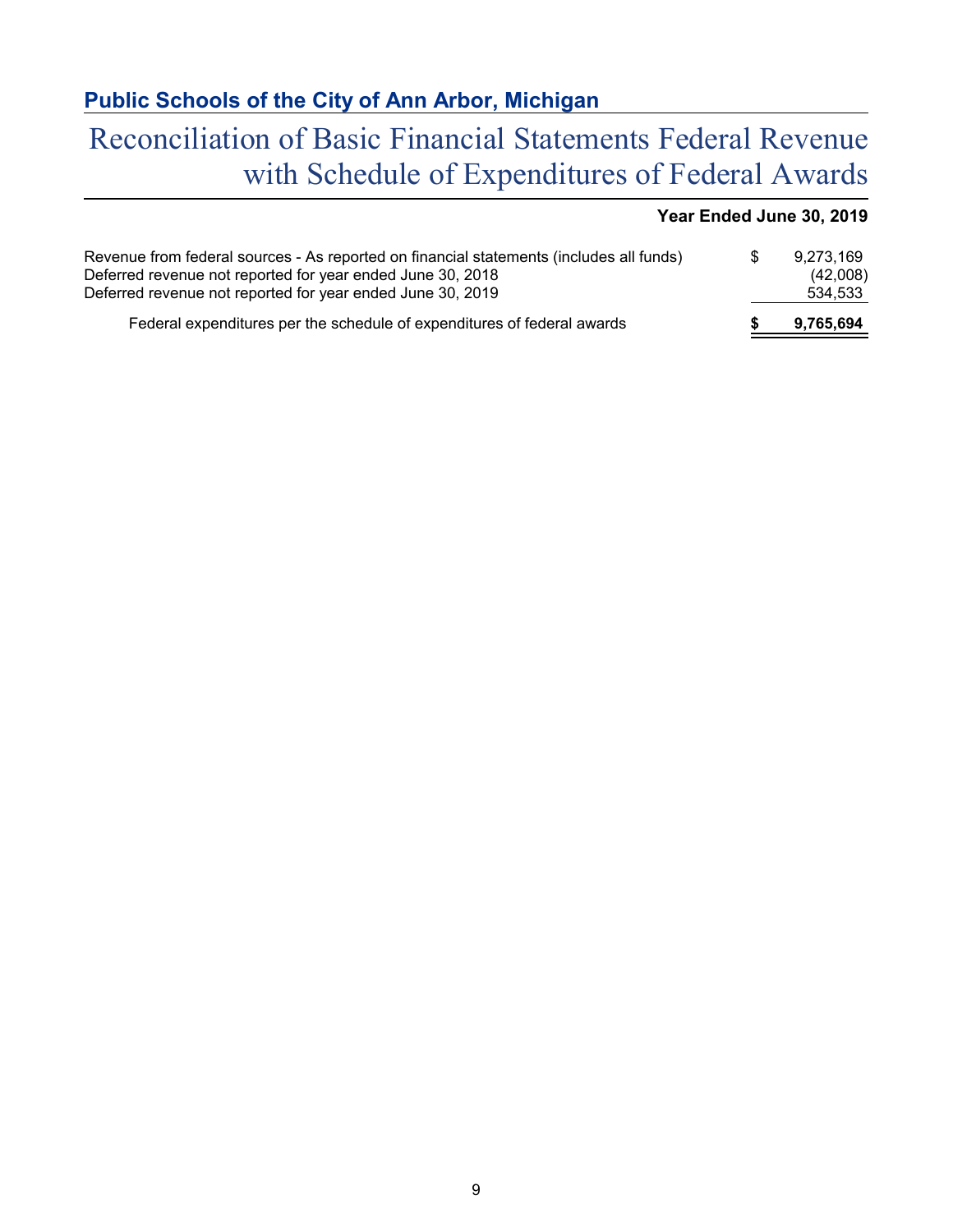# Notes to Schedule of Expenditures of Federal Awards

## **Year Ended June 30, 2019**

# **Note 1 - Basis of Presentation**

The accompanying schedule of expenditures of federal awards (the "Schedule") includes the federal grant activity of Public Schools of the City of Ann Arbor, Michigan (the "School District") under programs of the federal government for the year ended June 30, 2019. The information in the Schedule is presented in accordance with the requirements of Title 2 U.S. Code of Federal Regulations Part 200, *Uniform Administrative Requirements, Cost Principles, and Audit Requirements for Federal Awards* (the "Uniform Guidance"). Because the Schedule presents only a selected portion of the operations of the School District, it is not intended to and does not present the financial position, changes in net position, or cash flows of the School District.

# **Note 2 - Summary of Significant Accounting Policies**

Expenditures reported in the Schedule are reported on the modified accrual basis of accounting. Such expenditures are recognized following the cost principles contained in the Uniform Guidance, wherein certain types of expenditures are not allowable or are limited as to reimbursement. Pass-through entity identifying numbers are presented where available.

The School District has elected not to use the 10 percent *de minimis* indirect cost rate to recover indirect costs, as allowed under the Uniform Guidance.

# **Note 3 - Grant Auditor Report**

Management has utilized the Cash Management System (CMS) Grant Auditor Report in preparing the schedule of expenditures of federal awards. Unreconciled differences, if any, have been disclosed to the auditor.

# **Note 4 - Noncash Assistance**

The value of the noncash assistance received was determined in accordance with the provisions of the Uniform Guidance.